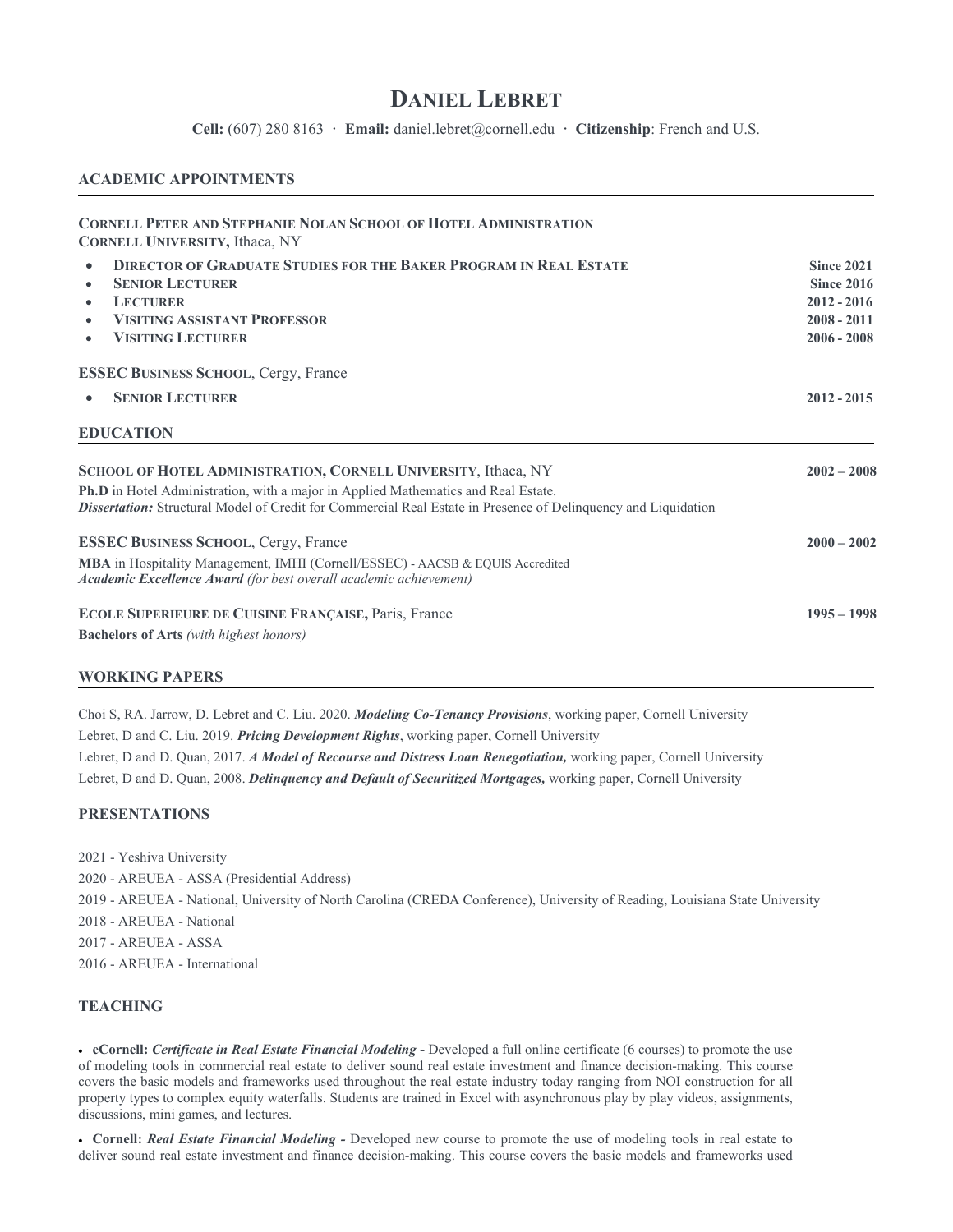throughout the real estate industry today ranging from NOI construction for all property types to complex equity waterfalls. Students are trained in Excel and ARGUS.

• **Cornell:** *Real Estate Statistical Modeling -* Developed new course to promote the use of statistical methods applied to real estate property and market data for the purpose of making informed decisions about allocations of resources to real estate. Students are trained in ArcGIS and R and conduct spatial and statistical analysis with geo-located transaction data. Students gain exposure to the expanding number of real estate data bases offered by vendors.

• **Cornell:** *Urban Theory and Real Estate Market Analysis –* Required intro to urban economics for Cornell Baker program in real estate students. Course, heavily based in formal microeconomics, covered the urban land market, the urban housing market, firm site selection and multicentered cities as well as retail location and market competition. Market analysis was covered extensively with ArcGIS.

• **Cornell***: Securitization & Structured Financial Product -* Developed lecture notes and problem sets focusing on a rigorous quantitative approach and included tranche pricing with both prepayment and credit risk models for both RMBS and CMBS. Extensive excel models of vanilla and exotic mortgage back securities' cash flows are covered in class and in problem sets.

• **Cornell**: *Real Estate Finance & Investments* - Built entire class content focusing on optimal deal design from all sides of capital stack in the face of uncertainty and surveyed extensively real option pricing in commercial real estate.

• *Cornell: Hospitality Real Estate Finance -* Developed lecture notes and Excel labs with an emphasis on investment decisions from an equity standpoint. Covered traditional real estate finance and investment course content with special topics on (1) hospitality REIT valuation and (2) land valuation through the development of a full-service hotel with multiple co-investors and operator through case studies written in partnership with Goldman Sachs and AREA Property Partners.

• **Cornell***: Real Estate Case Competition -* Coach a team of students to participate in the Cornell International Real Estate Case Competition. The training is multidisciplinary and is done with the communication department and with industry leaders (Blackstone). The forty top undergraduate academic real estate programs in the world enter teams of six real estate students to compete in this academic event. Cornell's team has won four times and placed third four times out of thirteen competitions.

• **Cornell***: Advanced Real Estate Financial Modeling* - Developed new course based on modeling decision making in the face of uncertainty for optimal deal making in commercial real estate. Emphasis was placed to modeling and pricing (a) debt instruments, (b) trades offs between several partners in equity waterfall structures and (c) the negotiation of co-tenancy provisions in retail.

• **ESSEC:** *Corporate Finance -* Required intro to Corporate Finance for MBAs in Hospitality Management. Course covers time value of money, capital budgeting, stock, bond and enterprise valuation, DCF, financial leverage and the capital asset pricing model. Students are asked to conduct an extensive valuation and pitch a stock. Companies covered included Amazon and Shake Shack (IPO).

• **ESSEC:** *Quantitative Methods -* Required intro to statistics for MBAs in Hospitality Management. Course covers an introduction to probability theory, descriptive statistics, analysis of variance, single and multivariate linear regressions and decision analysis. An important component of the course is the series of required assignments that involve finding answers to specific questions encountered in practice that can be best answered with statistical analysis of relevant data. Examples include predicting the survival probability of passengers on the titanic (Logit) or building Hedonic models of hotel room prices in Manhattan.

• **ESSEC:** *Asset Management -* Elective in Hospitality Asset Management. Course covers the Asset Management process, Management contracts, brand and franchise decision, risk analysis, Benchmarking, Hold Vs Sell and refinancing decisions and Capital Expenditures. Students work through small cases during the semester and must complete a final case study in groups and present in front of industry participants.

• **ESSEC:** *Real Estate Principles -* Elective for MBAs in Hospitality Management. Course covers Real Estate markets, property types and leases, valuations by direct capitalization and DCF, Mortgage financing, investment and risk analysis, REITs and CMBS.

### **AWARDS - ACADEMIC**

#### **SCHOOL OF HOTEL ADMINISTRATION, CORNELL UNIVERSITY**, Ithaca, NY

• *Faculty Teaching Award -* Undergraduate Elective for the academic year 2017-2018, Graduate Elective for the academic year 2019-2020

• *Merrill Presidential Award* - at the 30<sup>th</sup> Annual Convocation (Spring 2018), at the 32<sup>nd</sup> Annual Convocation (Spring 2020), at the 33<sup>rd</sup> Annual Convocation (Spring 2021)

#### **ESSEC BUSINESS SCHOOL**, Cergy, France

• *Distinguished External Lecturer -* Selected by the ESSEC Dean's office as one of the top 12 external lecturers for the academic year 2014-2015.